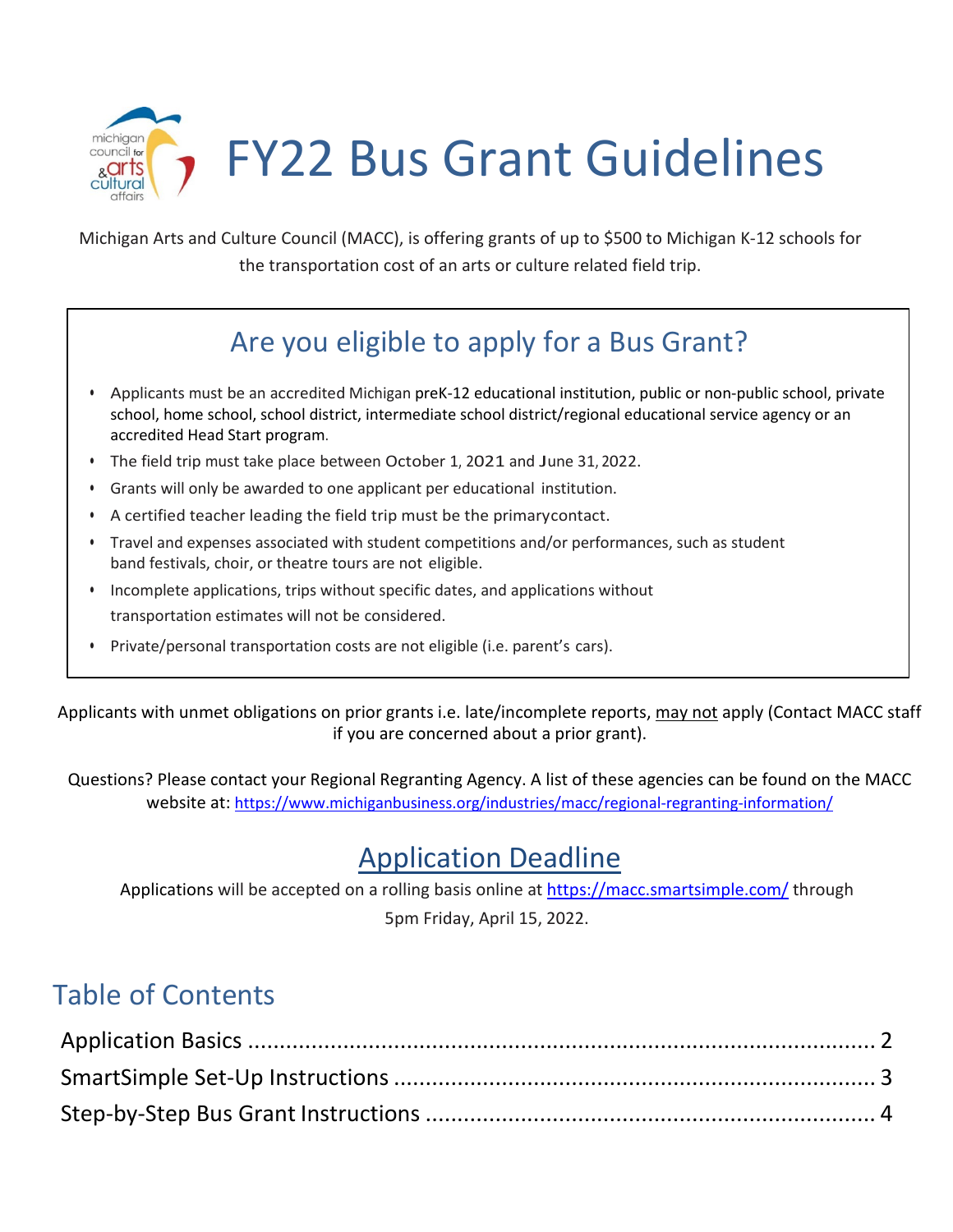## Application Basics

### APPLICATION CHECK LIST

- Plan your trip to an approved non-profit organization.
- Obtain permission from your school principal to apply for the Arts & Culture Trek Grant. Make reservations with your field trip destination. Discuss your collaboration with them. Obtain a written estimate for the transportation costs.
- Plan how you will incorporate your trip into classroom learning.
- Review the enclosed application questions and prepare materials to complete application online.

### SUBMITTING YOUR APPLICATION

Grant Opens: August 16, 2021

Grant Closes: April 15, 2022 (or until all funds have been expended)

- 1. Submit your application online along with your estimate at https://macc.smartsimple.com/.
- 2. Select a destination.
- 3. Applicants will be notified of the status of their grant request, by email.
- 4. If approved, your grant contract will be emailed to you and must be signed by your school administrator and returned via the SmartSimple system.

5.

### REIMBURSEMENT

- 1. FUNDS ARE DISTRIBUTED ON A REIMBURSEMENT BASIS, after the trip has occurred. Awardees will be provided a link and instructions to submit their final report online. Awardees must send letters informing their state senator and representative about the grant. They must also obtain a PAID receipt from their transportation provider dated on or after the trip. Final reports must be received by July 31 $^{\rm st}$ , 2021.
- 2. Your Regional Regranting Agency will reimburse the school for actual transportation costs (not to exceed the grant award) within approximately 60 days of receipt of the final report.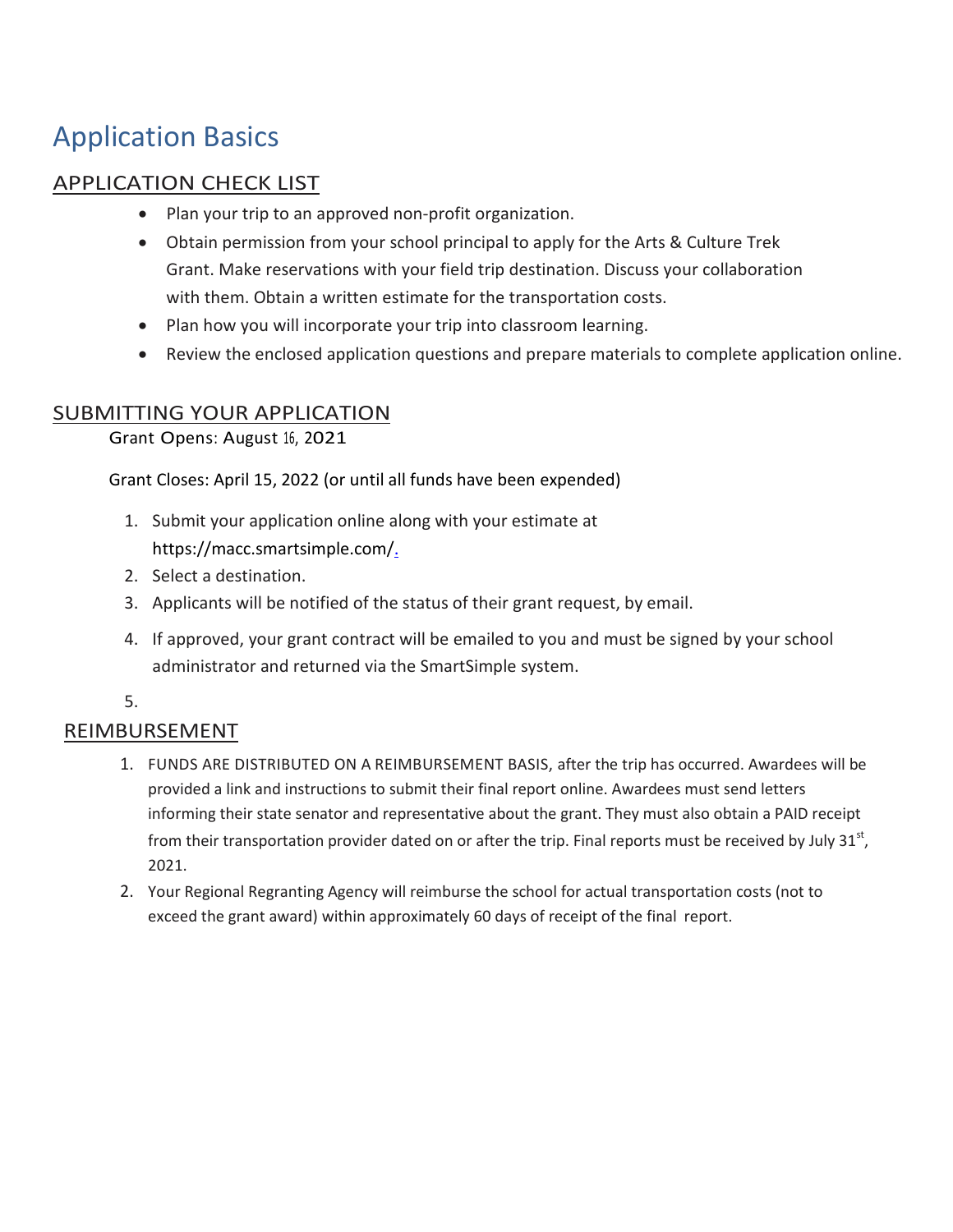# SmartSimple Set-Up Instructions

- Applicants must apply using the online software [https://macc.smartsimple.com//](https://macc.smartsimple.com/) (no www).
- Codes are supplied by drop-down tabsin the SmartSimple system.
- The term "project" in the instructions refers to all activities that funds are being requested for, regardless of which category you select.
- Please use the **same** SmartSimple account for each/all applications. Be sure to write down your username and password. If you should lose login information, please contact SmartSimple via link on the login page.
- MACC is not responsible for incorrectly uploaded materials or the inability to open attachments. Documents must be uploaded as ".pdf" files (portable document format). Media files: SmartSimple supports a variety of video, audio, and image file formats that may be attached.

#### Before applying for a MACC grant, it is important to note that applicants must first:

- CREATE/UPDATE an account in SmartSimple
- CREATE/UPDATE ORGANIZATION INFORMATION section
	- o The Organization is the **School District** and may already have an Organization Profile. You will need to contact the Organization Owner to make changes. If this is unknown, contact your Regional Regrantor.
- complete ADA/504 INFORMATION section
- CREATE/UPDATE ORGNAIZATIONAL HISTORY/BOARD section
- CREATE/UPDATE DEMOGRAPHICS section

Upon creating an account and completion of the above sections, an applicant may view eligible grants and begin application(s) by selecting icon(s) under "My Opportunities."

Some sections have tool tips (indicated with a \*) and/or descriptions for guidance.

Do NOT click "**Submit**" until the project information, summary information and attachments have all been completed.

Use the "**Next**" button to move on to the next page or click on the tabs.

Make Sure you are clicking "**Save Draft**" often as the system will time out.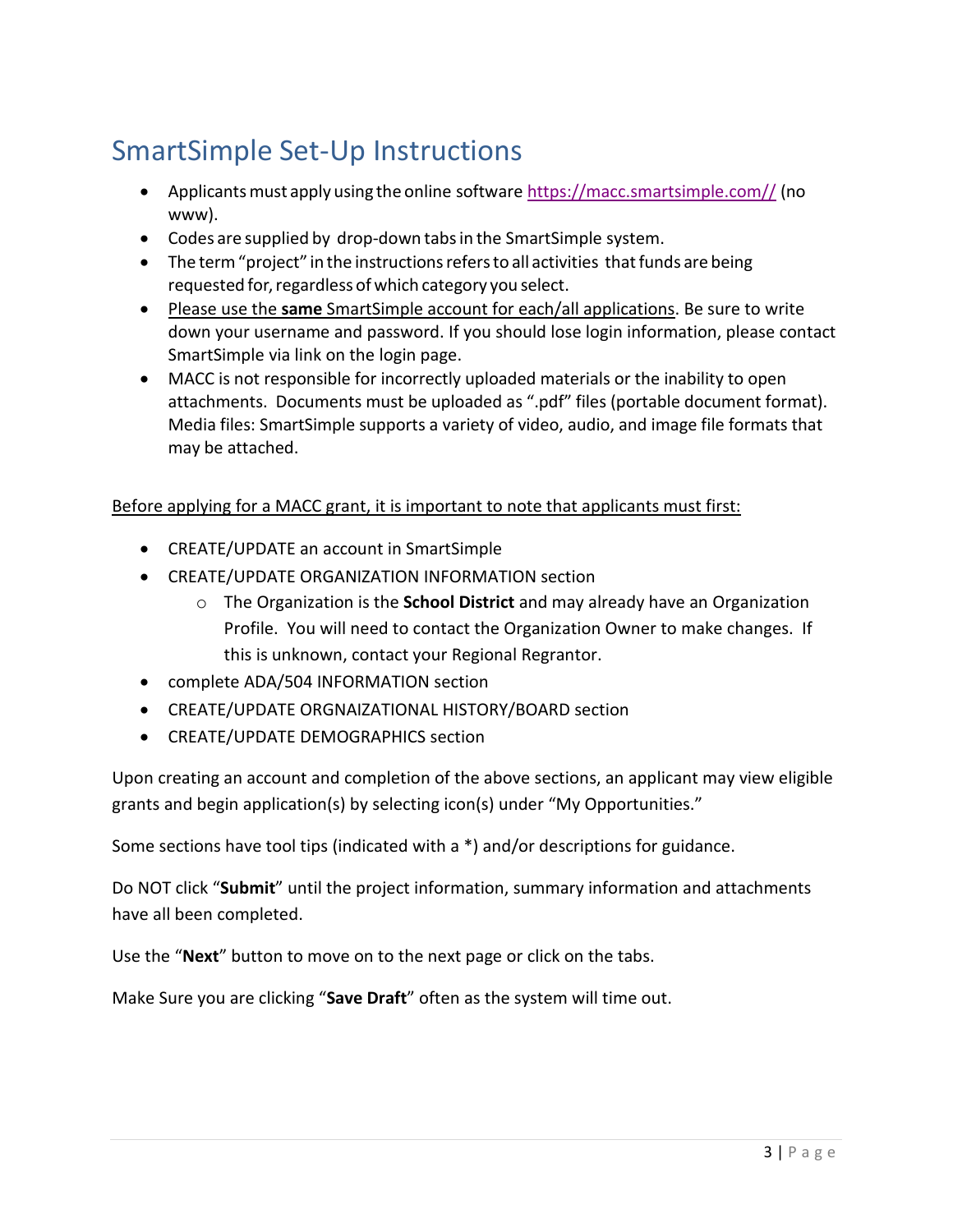# Step-by-step instructions for Bus Grant applicants:

My Opportunities – Select "Apply Now" button on the grant program line you will work on/submit. If you have already begun the application process, click on "Applications and Grants" in the top right corner to access your draft application.

New Grant **-** Ensure that Organization Name and Project Director information is correct.

Eligibility Quiz**-** Select appropriate answers and click "Submit" button. \*If eligible, SmartSimple will generate a Grant Number, Status, and Type of Application. \*\*If ineligible, SmartSimple will indicate why a submission failed with contact information for the program manager.

Assurances Section – Complete the assurance form within the SmartSimple system. The assurances information must be completed before submitting your application. The **Authorizing Official MUST BE different than the Project Director**. Typically, the principal.

*DocuSign* is an online electronic signature service that will allow users to sign and return documents to the MACC grant portal. The signer does not need a *DocuSign* account OR access to this portal to sign and submit the document. An email notification will provide a link to the specific document to be signed, and the signed document can be submitted from DocuSign back into the system. You will not need to download, scan, physically sign, or upload anything, it will be done automatically. You will receive a notification from SmartSimple when the signed document is received by the system.

### Project Information Tab

Project Director – check that the appropriate person is listed as "project director". If the Project Director is not correct, click on the binoculars icon and select the appropriate person from the list. If the correct person is not listed, that person will need to register in the system. The Project Director cannot be the same person as the Authorizing Official.

Organizational Details & Contact Details **-** Ensure organizational details and contact details information is current and/or correct.

Project Details – follow the prompts in the system to answer:

- The name of the school taking the field trip
- The name of organization to be visited
- Grant amount requested (cannot exceed \$500). Applicant must upload an estimate (JPG, PDF) from a transportation provider in the Attachments Tab. Providers may be in district or from an outside bus company. Grant request cannot exceed transportation estimate.